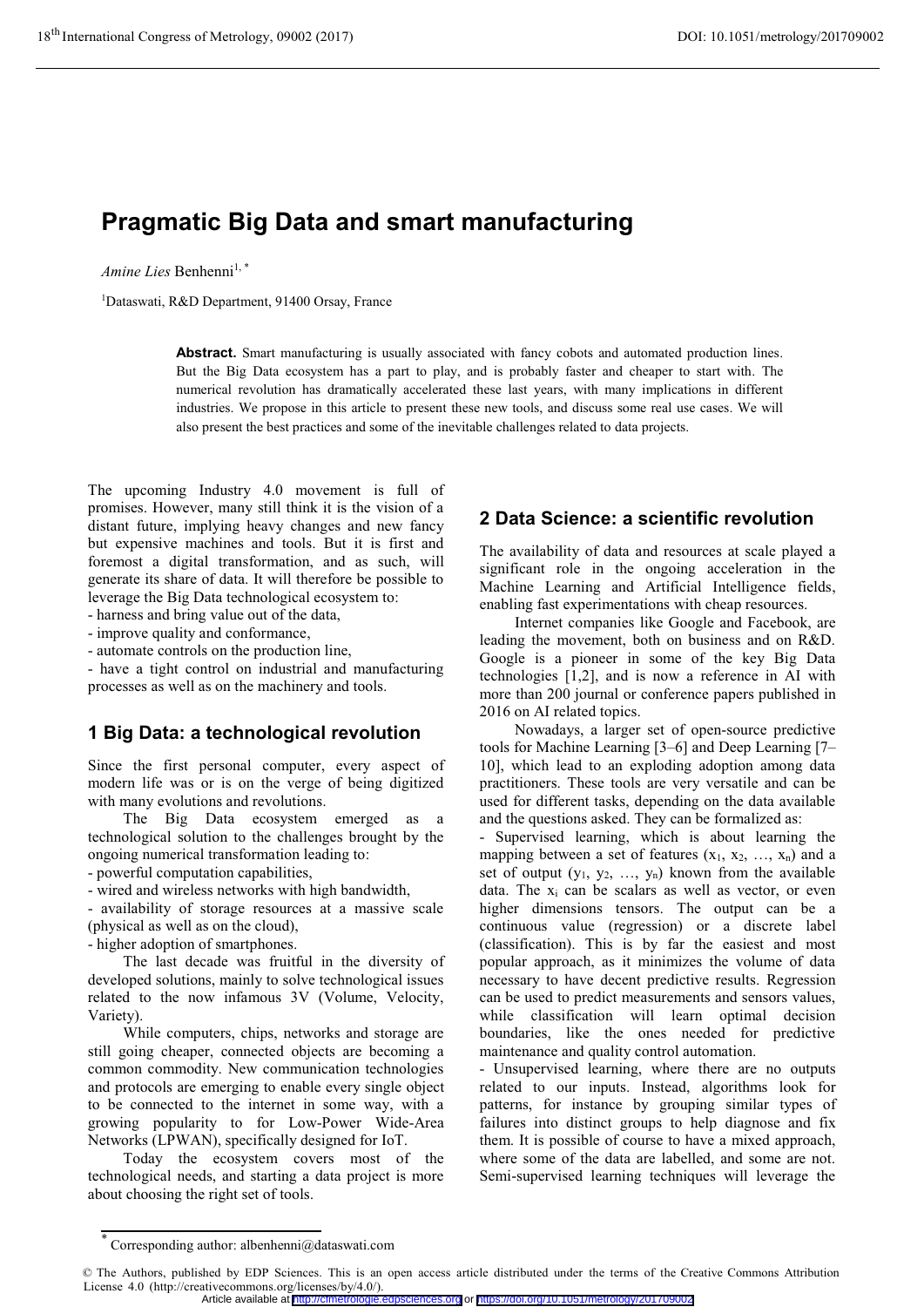available information from a small set of labelled data to improve the overall learning accuracy.

- Finally, reinforcement learning is about learning a specific behaviour directly from the environment through actions and rewards.

### **2.1 Deep Learning for Signal and Image Processing**

The first types of neural networks have been known for more than half a century. The multilayer perceptron was already in use in industrial applications like computer vision, automated translations and speech recognition for quite a time. But many problems, like vanishing gradients, would limit their capacity to learn when multiple layers are stacked, restricting them to very specific and expert questions. The first steps to overcome these limitations can be traced back to the 90s, and since then, slow but steady successes were accumulated until reaching a tipping point, facilitated by the Big Data.

Deep neural networks are now a reality, with spectacular results in many complex data analysis and pattern recognition tasks, particularly with unstructured data.

Text data are an interesting source of knowledge in industry, and deserve an article on their own. Images and sensors data value on the other hand is immediate to grasp by analogies to other fields. Initiatives in medical data analysis show really promising adoptions of deep neural networks. Images are used to diagnose precisely various pathologies [11]. EEG analysis are also a good example when it comes to learning patterns on complex combination of sensors/time-series. There are also interesting works in the speech and audio data, as well as on smartphone sensors (some recent examples [12,13]). An interesting initiative to notice is the approach that mimics how a doctor or a sound engineer use their eyes to analyse the results of an ECG or a spectrogram, by transforming sensors data to image data [14]. These approaches are also useful when it is necessary to fusion multiple sensors sources [15–17].

Deep Learning is usually supposed to require large volume of data to be able to capture the various levels of information from raw data to the final output. But this is mostly true when working with raw data (like raw pixel in pictures and images). But the algorithms can be applied on higher level of information. For instance, in the audio case, the spectrogram is fed as input instead of the raw audio file (amplitudes).

 The volume being a major concern, many ongoing researches are focusing on new methods like transfer learning, to use the learned information from one case to another, sharing similar data, or few-shot/one-shot learning, that aims at learning from few instances, preferably one.

### **2.2 Machine Learning as a modelling tool**

Using neural networks to simulate an industrial process isn't new, and one can easily find early examples in the

literature [18–20]. But the trend has clearly been accelerating lately, with many papers testing Machine Learning and Deep Learning models within a wide variety of fields (physics, chemistry, biology) [21–25]. The differences between statistical modelling and Machine Learning modelling were already extensively discussed, and a good reference can be found in [20].

One of the core feature of machine learning is the ability to capture complex behaviours and patterns, by learning them from within the data. The idea is to predict a value from the various available inputs. One can easily imagine complex combinations of signals from heterogeneous sources of data, like PLC, sensors and images to predict the target variable of any given industrial process, which is unimaginable with the classical approach.

This can prove useful when modelling complex processes in short times, or with limited resources, as the task of modelling from first principles at a sufficient precision level can be daunting, very long, and have a large cost. Even when a model is already available, it is usually built to capture the leading effects to understand the dynamic of the system, and there's always a trade-off between the time spent on building the model and the reached precision.

In the data-driven approach, the trade-off will be on the time and resources spent acquiring and storing the data, and the cost of the acquisition system is quickly paid back. If the system changes, there is no need to start the modelling process, as the learning algorithm will capture it from the new data.

## **3 The road to Smart Manufacturing**

### **3.1 Data: a key resource**

### *3.1.1 Data availability*

Using data-driven methods requires data. As logical as it may sound, today this is still a major obstacle. To name a few:

- handwritten measurements are still very common on the shop floor, where many results are reported on paper cards or notebooks with a pen,

- complex proprietary machinery and protocols can be challenging to access, without the need of dedicated resources from the machines suppliers and manufacturers,

- low quality network can put some data beyond reach, or lead to packet loss. Wireless networks aren't always reliable in a factory. There are hopes that LPWAN will finally help bring stable wireless networking inside warehouses and factories. In the meantime, oldfashioned wired connections are still an interesting alternative to collect data from the production line.

### *3.1.2 Data quality*

"Garbage in, garbage out" is a popular saying in the machine learning community. Having data is an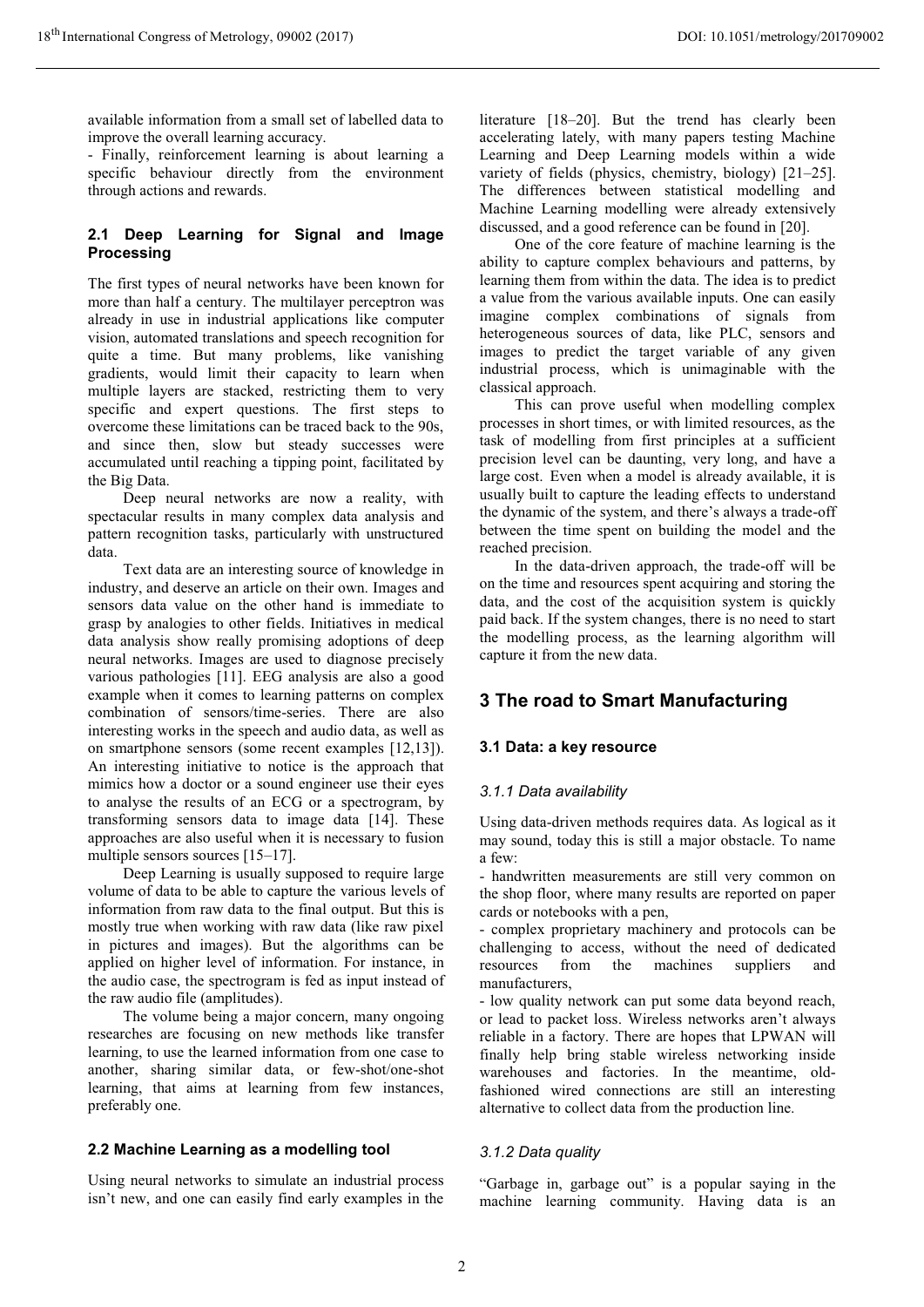important milestone, but the quality of the data is crucial.<br>Predictive algorithms will have difficulties Predictive algorithms will have difficulties distinguishing between signal and noise if the data is messy, and the measurement process isn't under control. Rigorous measurement procedures can only improve predictions quality. Especially if there's a human in the loop, with a process requiring a complex know-how. It goes beyond instruments conformance. Repeatability must be guaranteed, and reproducibility can also play a key role among different processes and/or factories, to ensure that the same models can be used across different sites.

 The best one can expect is a successful predictive algorithm within the uncertainty range of the predicted variable. If the uncertainty is beyond the specifications tolerances, there is still a chance the algorithm can correctly identify the central tendency, but only if there are enough data, and no bias between the real value and the sample mean of the learning dataset (as expected from basic statistics).

#### **3.2 Quick overviews of the possibilities**

#### *3.2.1 Control of complex industrial processes*

Many industrial processes can be long and complex, with various steps leading to the final product. Each step builds on the previous ones, and having a clear and precise supervision on every combination of parameters can be tedious. Being able to predict at each step the expected output early can help to better control the whole process (see for instance [27,28]. All the following points are linked somehow to this one, and they all represent a complementary piece for a complete supervision of the production and the tools, with an expected increase in throughput and quality.

#### *3.2.2 Virtual metrology for all*

Virtual metrology is already used in the semiconductor industry [29,30] to speed up the manufacturing process, by predicting some properties that can be blocking if not known at the right time. There are even cases of classical neural network usage [31]. This can easily be generalized to any process and really deserve to be better known.

To make clear the difference with the previous paragraph, in this case, instead of predicting an output in the future, the idea is to capture the dependency of a value that is hard or long to measure (usually samples in a laboratory far from the production line) from other variables easier to access, on the same time horizon.

#### *3.2.3 Speed-up quality control and inspection*

Having fast algorithms that can validate quickly the conformance and/or safety of a product can greatly boost the production output, and dramatically reduce defects. Instead of randomly sampling, it is now possible to have a systematic algorithmic control, and predicting pieces

most likely to fail. A more thorough human control can then focus on the flagged cases, with an optimal allocation of human intelligence and know-how.

#### *3.2.4 Easier image metrology*

Numerous industrial processes rely on image analysis. Some quality controls in the previous paragraph can rely on microscopic imagery (metals, foams, etc). With new tools to analyse images at a level never known before, many scientific fields are experiencing a major shift in automated information and pattern extraction from images and videos. Once again, the medical field is interesting to look at, but many examples can be found for self-driving cars, spacecraft docking, etc [32–35].

The potential is nearly infinite when comparing to how many industrial processes require a visual human supervision.

#### *3.2.5 Predictive maintenance*

Many smart industry projects tend to focus on predictive maintenance. The advantage is that the value is clear, compared to a corrective maintenance that happens only once the failure has happened.

Predictive maintenance can be declined in diverse ways, but it isn't uncommon to have a misunderstanding of what it really is. For instance, having a planned schedule built from a global statistical analysis is hardly predictive. It doesn't account for daily operations impact per machine, and therefore doesn't optimize the maintenance operations.

Predictive maintenance should start with real-time monitoring. But this is not enough, and a common error is to condition maintenance operations based on fixed thresholds, calculated and fixed by hand. We are actually looking for a decision boundary, and machine learning based classification algorithms are built and designed specifically for this task. They are by far faster, and by definition, the decision boundaries they calculate are optimal for a given dataset.

Please note that as popular and straightforward this option seems, it is not necessarily the easiest one. Failures aren't so common in the data, and there's a risk that the algorithms will end up biased, potentially leading to many missed alarms.

#### **3.3 From strategy to execution: methods and implementation**

Having the tools of the trade is good, knowing how to use them is better. It is important to approach innovation pragmatically, otherwise the risk is to start with expectations that aren't aligned with the real potential of the tools, leading inevitably to failing projects and disillusion [36].

 The examples above are presented in a generic manner, but each case can be implemented in numerous ways depending on the context, defined by the available data and their intrinsic quality, as well as operational and field constraints. Even small variations can lead to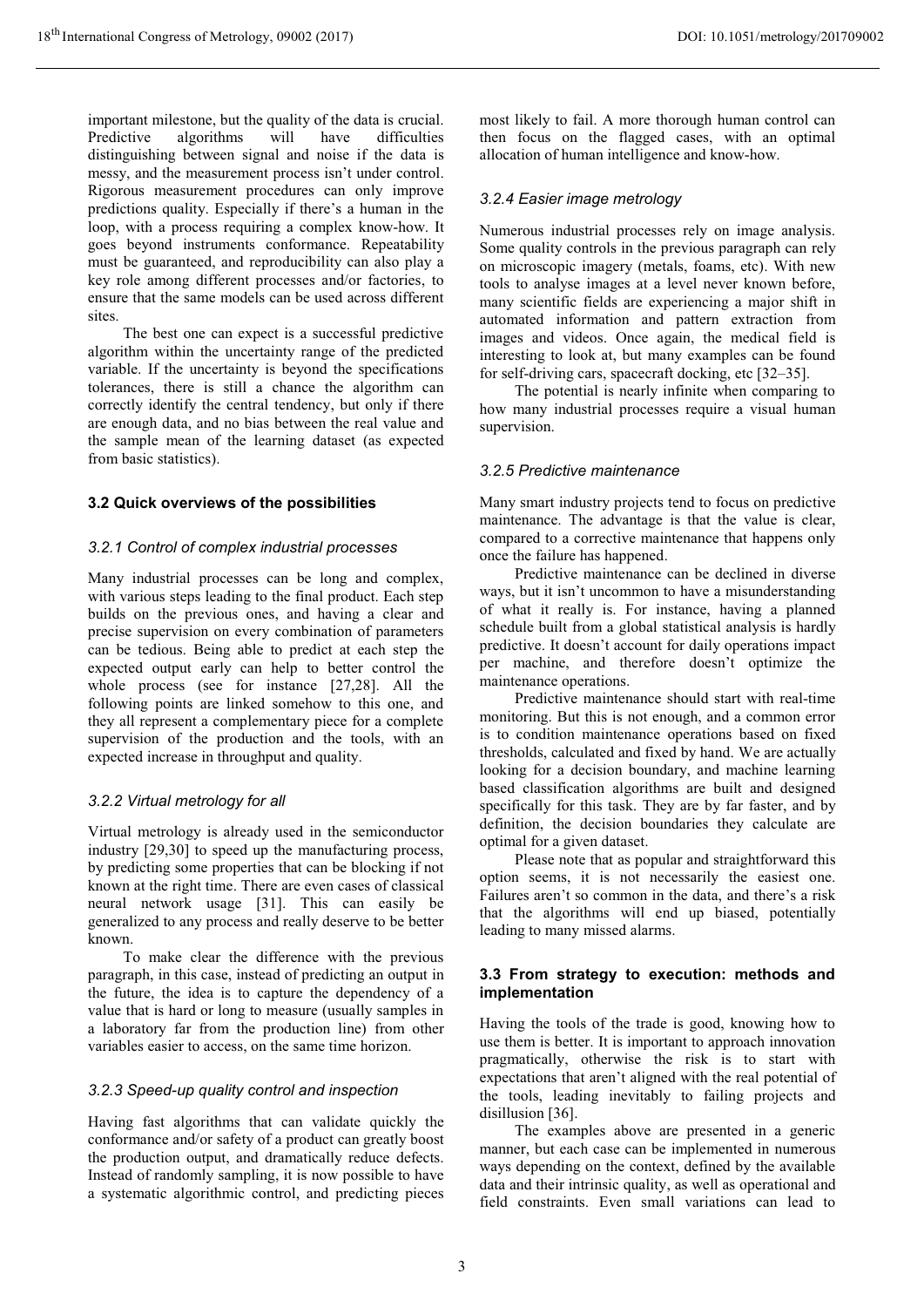substantial changes from one process implementation to another. And two factories from the same group, manufacturing the same product, can exhibit large variations.

Moreover, Big Data and AI have their own specificities that require an adequate handling. The first being the uncertainty due to the strong dependency on the available data and their quality (usable information within). By definition, an algorithm is supposed to have a deterministic behaviour, but predictive algorithms are different animals. Their behaviour is mainly dictated by the data used during the learning phase, meaning that the same algorithm can exhibit different behaviours for the same use-case, but in different contexts. Implementing a predictive approach requires to go through a knowledge funnel, from the initial question to the eventual answer, reducing uncertainty along the way. Methods exist to handle the associated risks.

#### *3.3.1 Defining precisely the question*

The first factor that plays a key role in the success or failure of a data project is the formal definition and setting of the question to be answered.

The design thinking framework [37] is a good start to help identify operational pain points that are good candidates, helping managers to remember that real problems come from the field, and favour creative thinking to find innovative solutions.

The basic principles are easy to understand, but somewhat subtle to put in place. The general workflow consists of alternating phases of creative and analytical thinking, twice. The problem space is explored first, then analysed to sort and filter the most interesting pain points, then the same is done for the solution space. Despite its simplicity, a well-conducted design thinking workshop can do wonders, and help generate novel ideas with a strong potential to grow as innovative solutions.

#### *3.3.2 Validate rigorously the answer*

Once a candidate use-case is identified, a rigorous validation process must be put in place. A project must start by considering an optimal trade-off between risk exposure and innovation, and demonstrate its value rapidly with a functional piece of software, referred to as the Minimal Viable Product (MVP) in the Lean Start-Up philosophy [39,40].

The latter draws inspiration from the Lean Manufacturing movement, in the sense that it recommends eliminating anything that doesn't contribute directly to the value demonstration.

Once validated, the MVP constitutes the basis upon which the developing team iterates and incrementally adds new features.

Iterative and incremental approaches were introduced to manage unpredictability in software engineering. Agile project management [38] is the typical archetype in a fluid business environment, where all the requirement can't be defined upfront. It usually consists of teams with transverse competencies

advancing in small steps, and validating each time a working piece of software with all the stakeholders (managers, field workers, final users, etc). This minimizes the risk of failures, by having regular feedback loops.

### **4 Synthesis**

This paper provides a quick overview of the elements that should be considered when one wants to start experimenting with data, with a focus on industrial usecases. The Big Data ecosystem comes as a technological layer exposing the raw data. Then the scientific tools, like Machine Learning and Deep Learning come into play to extract the value. This value is an actual answer to a real operational problem, and must validated using rigorous methods.

#### **References**

- [1] J. Dean and S. Ghemawat, *Commun. ACM*, **51**, 107–113 (2008).
- [2] S. Ghemawat, H. Gobioff, and S.-T. Leung, The Google file system, in: ACM SIGOPS Oper. Syst. Rev., ACM, (2003), pp. 29–43.
- [3] F. Pedregosa, G. Varoquaux, A. Gramfort, V. Michel, B. Thirion, O. Grisel, M. Blondel, P. Prettenhofer, R. Weiss, V. Dubourg, and others, *J. Mach. Learn. Res.*, **12**, 2825–2830 (2011).
- [4] T. Chen and C. Guestrin, Xgboost: A scalable tree boosting system, in: Proc. 22nd Acm Sigkdd Int. Conf. Knowl. Discov. Data Min., ACM, (2016), pp. 785–794.
- [5] C.-C. Chang and C.-J. Lin, *ACM Trans. Intell. Syst. Technol. TIST*, **2**, 27 (2011).
- [6] M. Hall, E. Frank, G. Holmes, B. Pfahringer, P. Reutemann, and I.H. Witten, *ACM SIGKDD Explor. Newsl.*, **11**, 10–18 (2009).
- [7] J. Bergstra, O. Breuleux, P. Lamblin, R. Pascanu, O. Delalleau, G. Desjardins, I. Goodfellow, A. Bergeron, Y. Bengio, and P. Kaelbling, (2011).
- [8] M. Abadi, A. Agarwal, P. Barham, E. Brevdo, Z. Chen, C. Citro, G.S. Corrado, A. Davis, J. Dean, M. Devin, and others, *ArXiv Prepr. ArXiv160304467*, (2016).
- [9] Y. Jia, E. Shelhamer, J. Donahue, S. Karayev, J. Long, R. Girshick, S. Guadarrama, and T. Darrell, Caffe: Convolutional architecture for fast feature embedding, in: Proc. 22nd ACM Int. Conf. Multimed., ACM, (2014), pp. 675–678.
- [10] F. Chollet and others, "Keras", (2015).
- [11] G. Litjens, T. Kooi, B.E. Bejnordi, A.A.A. Setio, F. Ciompi, M. Ghafoorian, J.A.W.M. van der Laak, B. van Ginneken, and C.I. Sánchez, *ArXiv170205747 Cs*, (2017).
- [12] C.A. Ronao and S.-B. Cho, *Expert Syst. Appl.*, **59**, 235–244 (2016).
- [13] M.M.A. Rahhal, Y. Bazi, H. AlHichri, N. Alajlan, F. Melgani, and R.R. Yager, *Inf. Sci.*, **345**, 340–354 (2016).